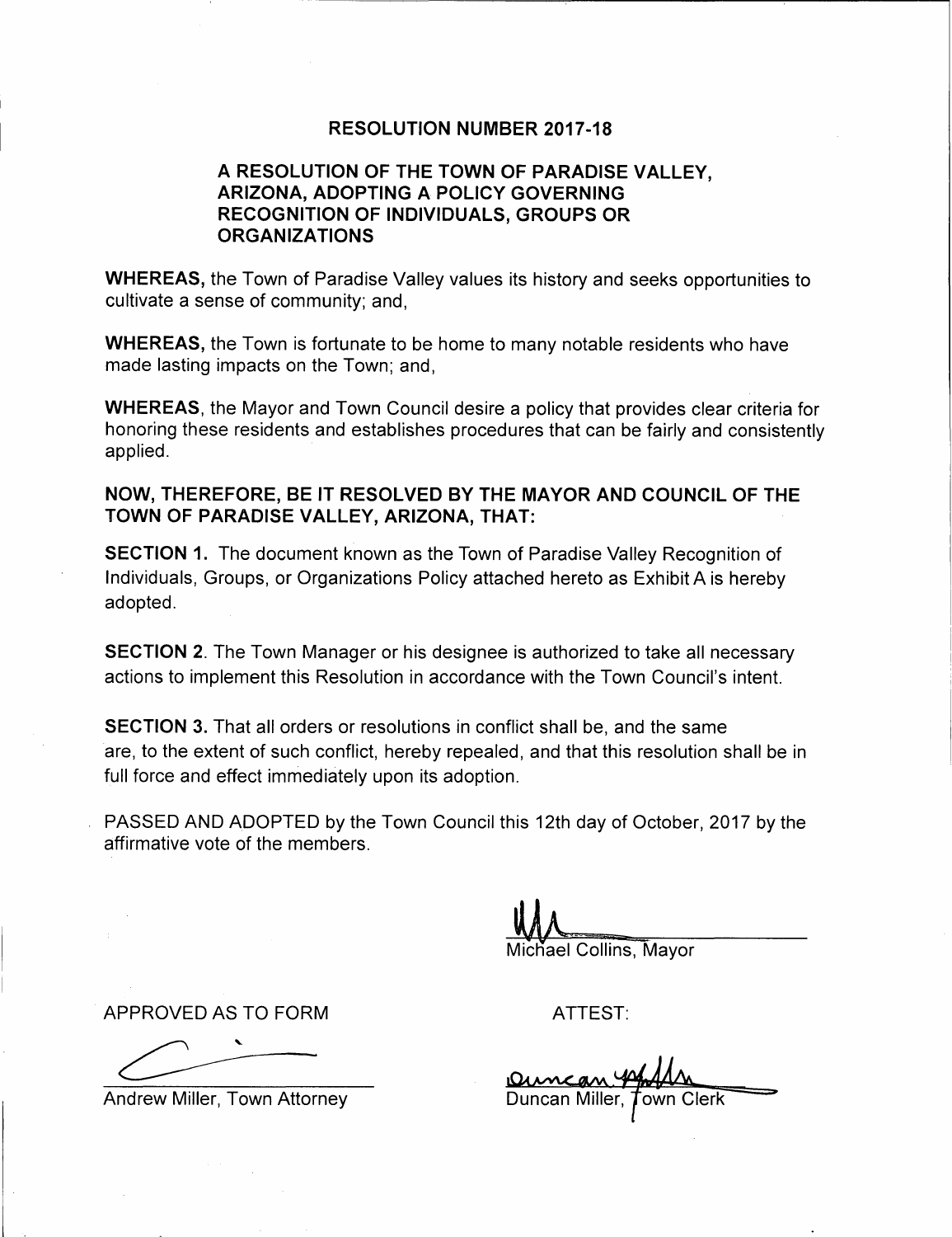### **EXHIBIT A**

 $\sim 10^7$ 

### **TOWN OF PARADISE VALLEY**

#### **Recognition of Individuals, Groups or Organizations Policy**

**Purpose of policy:** The purpose of this policy is to set standard guidelines to formally recognize individuals, groups or organizations who have contributed to the betterment of the Town of Paradise Valley.

**Policy statement:** The Paradise Valley Town Council (Council) may decide to formally recognize individuals, groups or organizations at any given time, through various means, such as, but not limited to, plaques, portraits, statues, monuments or naming of a Town facility for a special service, job held or any other reason deemed appropriate. All recognitions shall be approved by a majority vote of the Council. The Town of Paradise Valley (Town) shall incur all initial and maintenance costs associated with the recognition unless the Council deems funds shall be incurred by another source, but encourages donations to cover initial and maintenance costs associated with the recognition.

**Exceptions:** This policy does not address recognition of first responders who may be deserving of commendation for actions performed in the line of duty. Such recognition shall be at the discretion of the Mayor and Council. Further, Flag Protocol Policy #16 shall govern lowering of the flags at Town-owned properties.

## **The following information shall be included in the Town Recognition Request Form (Request Form):**

- 1. Name of individual, group or organization for the proposed recognition;
- 2. Proposed type of recognition plaque, portrait, statue, monument or naming of a Town facility such as a building, structure, room or property owned by the Town of Paradise Valley;
- 3. Name of individual or entity making the request and contact information;
- 4. A written summary that includes information about the individual, group or organization for the recognition including any supporting documents;
- 5. If the Council deems the recognition to be paid using an outside source, the requesting individual or entity shall provide a detail of how funds will be raised;
- 6. Suggested wording to be printed on the Town recognition.
- 7. Consent by the individual, group or organization for whom the Town would recognize or, in the case of a deceased individual, no consent is needed;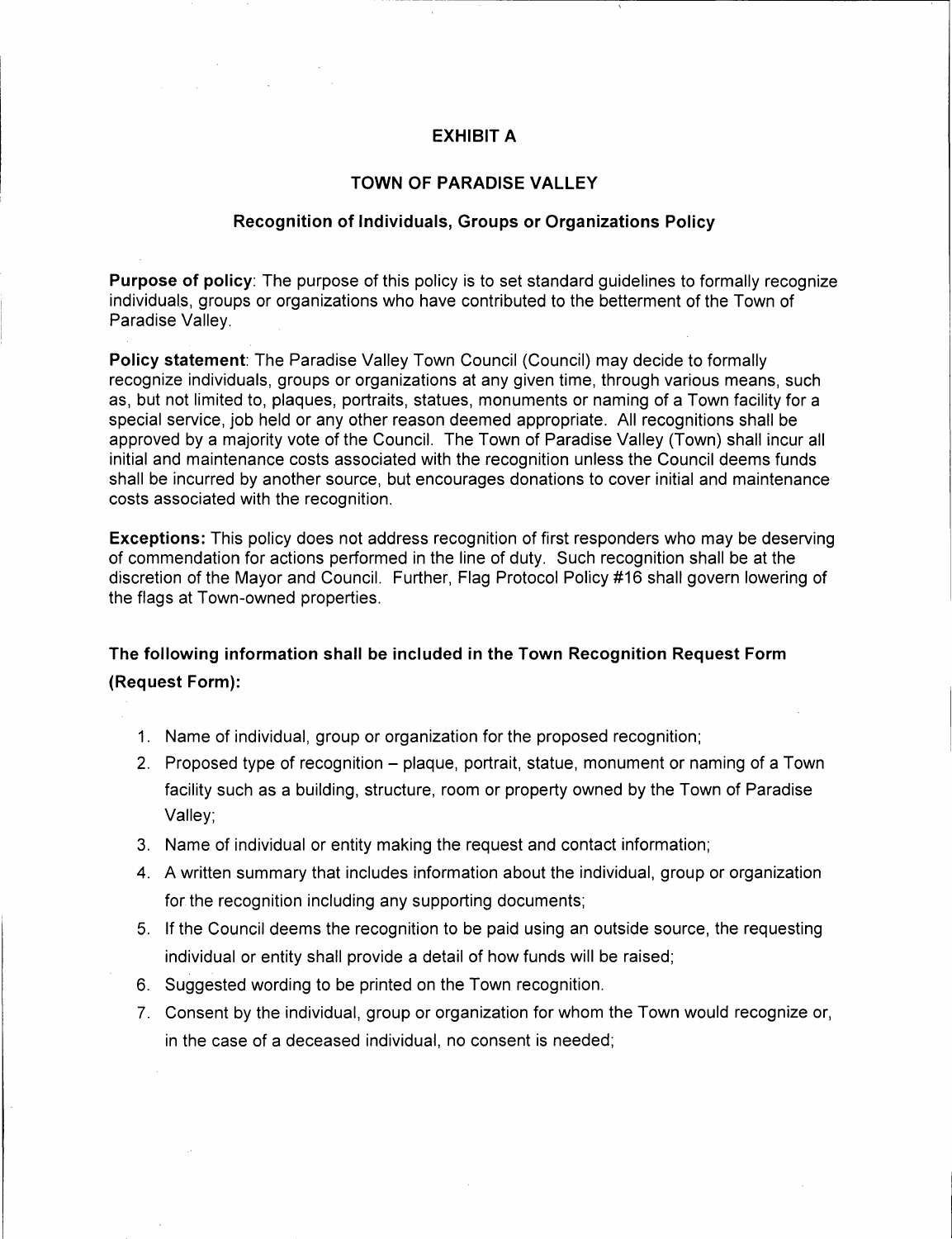### **Guidelines for Recognition:**

- 1. Recognitions should benefit the general public as a first priority with the benefit to the donor or honoree as a secondary priority;
- 2. Recognitions shall not detract from the surrounding community nor shall it impair the visual qualities of the site or be perceived as creating a proprietary interest;
- 3. The contributions of the individual, group or organization recognized shall be thoroughly explained including community service, involvement or dedication beyond an ordinary interest level that clearly resulted in tangible benefits to the Town. Such tangible benefits to the Town may include:
	- a. Enhanced well-being and quality of life for Town residents;
	- b. Preservation of the Town's history;
	- c. Contributions toward the acquisition, development or conveyance of land, buildings, structures or other amenities to the Town;
	- d. Local, state or national recognition for work in public service that directly impacted the Town;
	- e. Any other contribution that resulted in tangible benefits to the Town or Town residents.
- 4. The Council reserves the right to rescind or relocate any installed recognition of an individual, group or organization if it determines that it is in the best interest of the Town.

#### **Procedure:**

 $\sim 10^{11}$ 

 $\frac{1}{2}$  ,  $\frac{1}{2}$  ,  $\frac{1}{2}$  ,  $\frac{1}{2}$  ,  $\frac{1}{2}$  ,  $\frac{1}{2}$ 

 $\label{eq:1} \frac{1}{\sqrt{2}}\sum_{i=1}^n\frac{1}{\sqrt{2}}\sum_{i=1}^n\frac{1}{\sqrt{2}}\sum_{i=1}^n\frac{1}{\sqrt{2}}\sum_{i=1}^n\frac{1}{\sqrt{2}}\sum_{i=1}^n\frac{1}{\sqrt{2}}\sum_{i=1}^n\frac{1}{\sqrt{2}}\sum_{i=1}^n\frac{1}{\sqrt{2}}\sum_{i=1}^n\frac{1}{\sqrt{2}}\sum_{i=1}^n\frac{1}{\sqrt{2}}\sum_{i=1}^n\frac{1}{\sqrt{2}}\sum_{i=1}^n\frac{1$ 

大学学家

All Recognition Requests shall be written using the Request Form and shall be sent to the Town of Paradise Valley Historical Advisory Committee. The Committee shall review all Request Forms to ensure all guidelines are met. Once finalized and approved for recommendation, the Committee shall submit the Request Form to the Council for final review and consideration. If the Request Form is incomplete or does not adhere to the policy guidelines, the Committee shall send it back to the requesting party. The Council will have final authority for all recognitions and any wording inscribed on the recognition.